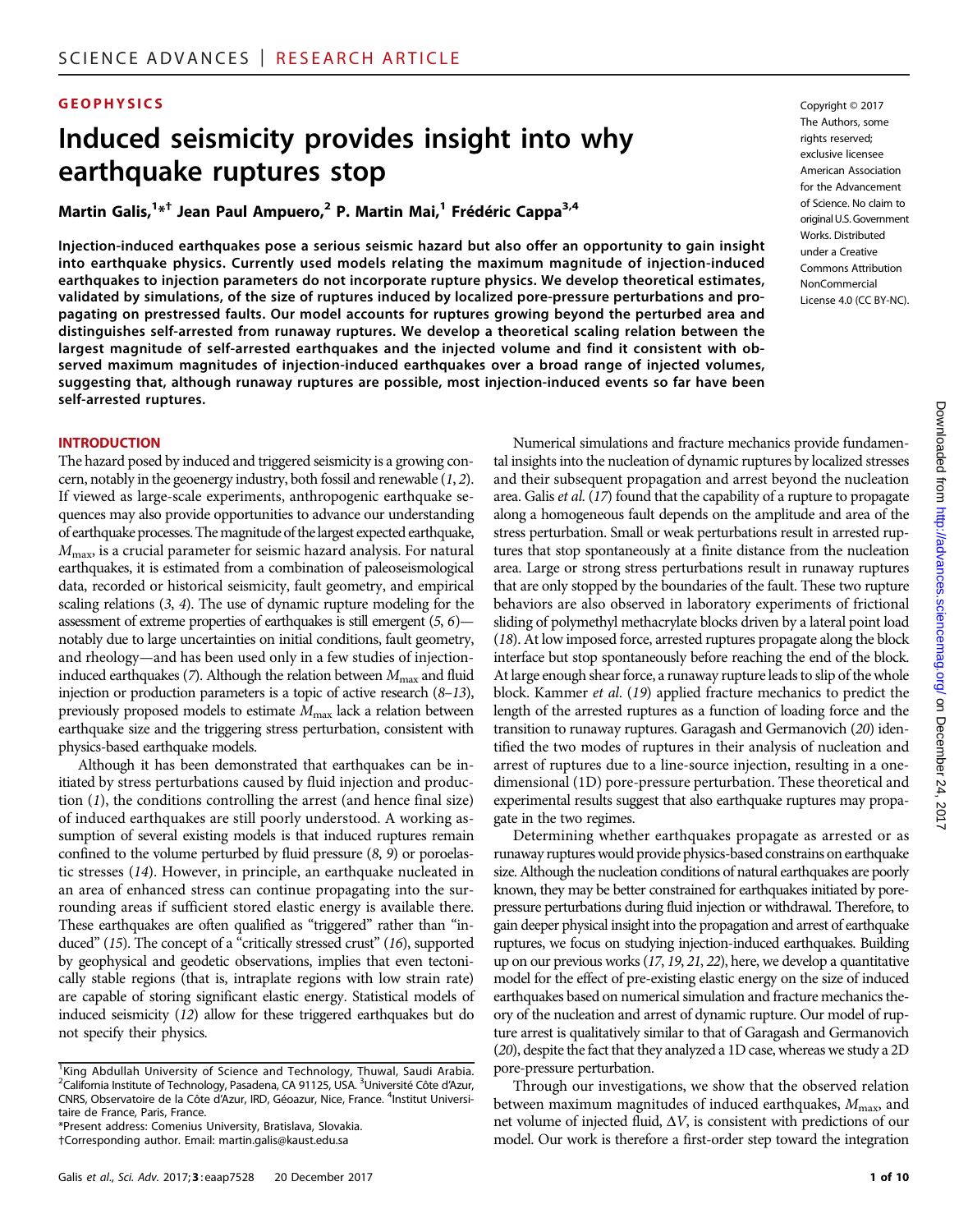of earthquake physics into a theoretical and computational framework for modeling injection-induced and triggered seismicity.

#### RESULTS

# Rupture arrest in 3D dynamic simulations of earthquakes induced by fluid injection

We consider earthquake ruptures nucleated by a stress perturbation localized on a small portion of a fault. To introduce the model through a basic example, we consider a horizontal planar fault intersecting a cylindrical reservoir (Fig. 1). Fluid is injected at a constant rate at the center of the reservoir. Before injection, the fault is loaded by large-scale tectonic stresses, resulting in uniform background shear stress  $\tau_0$  and effective normal stress  $\sigma_0'$  (positive if compressive). Upon injection, the pore-pressure perturbation  $p$  varies in space and time, as given by an axisymmetric analytical solution of the diffusion equation for singlephase (that is, water) fluid flow (see Materials and Methods). The effective normal stress is  $\sigma' = \sigma_0' - p$ . Fault slip is governed by linear slip-weakening friction with static and dynamic friction coefficients  $\mu_s$  and  $\mu_d$ , respectively, and characteristic slip-weakening distance,  $D<sub>c</sub>$ . These frictional properties are uniform over the fault. The background stress is characterized by a nondimensional strength excess ratio  $S = (\mu_s \sigma_0' - \tau_0) / (\tau_0 - \mu_d \sigma_0')$ . The "potential stress drop," that is, the shear stress in excess of dynamic strength available to drive slip, is  $\Delta \tau = \tau_0 - \mu_d \sigma' = \Delta \tau_0 + \mu_d \cdot p$ , where  $\Delta \tau_0 = \tau_0 - \mu_d \sigma_0$  is the uniform background stress drop.

Fluid injection into the reservoir increases its pore pressure, which reduces the fault's frictional strength  $\mu_s(\sigma_0' - p)$ . A rupture nucleates if and where the fault strength drops below the shear stress. The ensuing rupture propagation is modeled with a 3D dynamic rupture simulation method (17). The typical behavior resulting from these simulations is illustrated in Fig. 1. In this example, the pore-pressure perturbation on the fault has a fixed area but increasing amplitude. To estimate an upper bound on rupture size at a given pressure, we assume that the fault is locked until that pressure is reached and then slip is released in a single event. If the pressure is low, ruptures are self-arrested. Their arrest area is significantly larger than the fluid-pressurized area. As the pressure increases, so does the rupture arrest area. When a critical pressure is reached, there is a sharp transition to runaway rupture: The rupture area jumps to a size limited only by the assumed fault boundaries. More generally, we find that whether the rupture becomes arrested or runaway depends on both the area and amplitude of the pore-pressure perturbation.

# Fracture-mechanics estimates of the size of arrested ruptures

Although it is possible to conduct a parametric study of the arrest of induced earthquakes based on 3D dynamic rupture simulations, here, we develop a more efficient approach based on fracture mechanics. We validate and calibrate the approach through 3D dynamic simulations and then apply it to assess the influence of reservoir and fault parameters on the size of arrested ruptures.

To estimate the area of arrested ruptures, we apply Griffith's crack equilibrium criterion. The criterion is essentially an energy balance equating the elastostatic energy release rate due to crack growth, G, and the fracture energy dissipated by unit of crack growth,  $G_c$  =  $1/2\sigma'(\mu_s - \mu_d)D_c$ . To keep the derivation tractable, we approximate the rupture as circular and ignore the differences between shear crack



Fig. 1. Arrested and runaway earthquake ruptures. The red line and the symbols delineate the rupture arrest area as a function of pore pressure inside the perturbation. The rupture extent is also illustrated by final slip maps. The sketch in the inset depicts the relative position of a fault and a reservoir.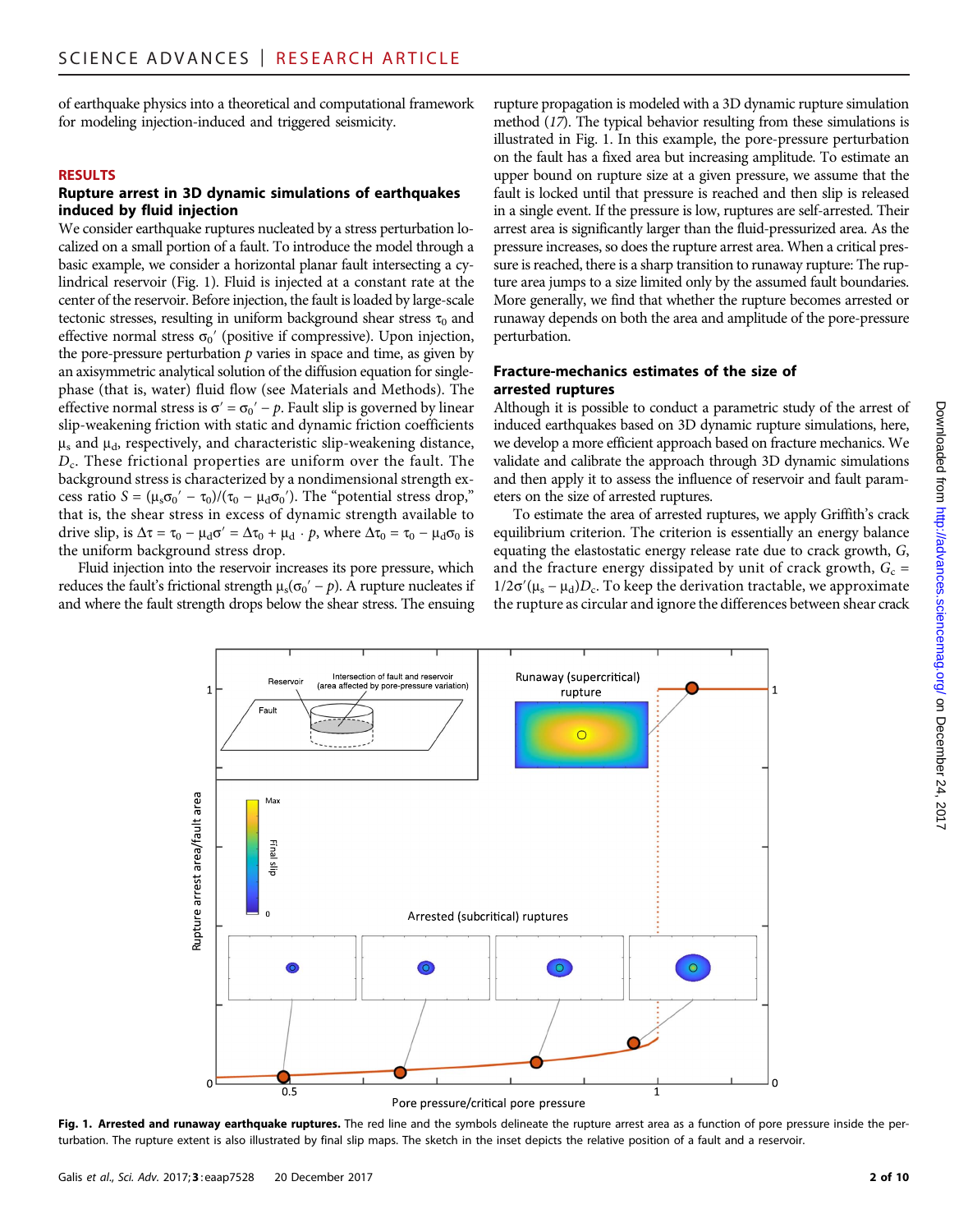modes (II and III). We apply known integral relations to numerically compute  $G(R)$  as a function of rupture radius R for any axisymmetric distribution of stress  $(21)$ . We determine the equilibrium radii R that satisfy  $G(R) = G_c$  and apply an additional condition,  $d(G - G_c)/dR < 0$ , to identify stable equilibrium position. Finally, we use a circular crack model with uniform stress drop to compute the moment magnitude  $M_{\rm w}$  from the rupture area (the derivation of the approach and its validation are presented in Materials and Methods).

Considering now an injection at a constant flow rate into a sealed reservoir, we investigate the dependency of rupture arrest area on reservoir and fault parameters. In Fig. 2A, we compare the temporal evolution of rupture arrest area for a fixed set of fault parameters (with  $S = 2$ ) and for a representative range of reservoir parameters summarized in table S1. We find that the detailed distribution of pore pressure inside the reservoir is largely irrelevant: Rupture arrest area is controlled by the integral over the spatial extent of pore pressure on the fault. Consequently, reservoir parameters other than its radius do not affect the sizes of arrested ruptures, only their admissible timing. The injection rate  $q$ , fluid compressibility  $c_t$ , porosity  $\phi$ , and reservoir thickness h have similar effects. At times long enough so that reservoir pressure is saturated, these parameters affect the value and temporal evolution of the average pressure but not the shape of the pressure distribution (see Fig. 3). For example, reducing injection rate  $q$  delays the onset of arrested ruptures, whereas increased injection rate leads to earlier onset, yet in both cases, the minimal and maximal rupture arrest areas are identical. On the other hand, permeability k and viscosity  $\mu_{v}$  alter the pressure distribution but not its integral; hence, they do not affect rupture timing. Reservoir radius,  $r_{\rm e}$ , is the only reservoir parameter affecting the maximum rupture size: The area of the largest arrested rupture increases with  $r_e$  (Fig. 2B).

The effect of fault parameters on arrested rupture area is illustrated in Fig. 2 (B and C). Fault parameters ( $\mu_s$ ,  $\mu_d$ ,  $D_c$ ,  $\tau_0$ , and  $\sigma$ ) influence both the timing of the onset of arrested ruptures and the subsequent temporal evolution of the rupture arrest area. For example, faults with lower background stress  $\tau_0$  (higher S; Fig. 2B) or larger slip-weakening distance  $D_c$  (Fig. 2C) can produce larger arrested ruptures. This is expected because both smaller energy available to drive ruptures and larger fracture energy (larger fault resistance to rupture growth) tend to stabilize a fault.

# Magnitude of the largest arrested rupture

The magnitude of the largest arrested rupture,  $M_{\rm w}^{\rm max-arr}$ , is an important indicator of the stability of a perturbed fault. A fault capable of producing runaway ruptures is relatively unstable. Noting that the largest arrested ruptures are significantly larger than the fluid-pressurized area, we obtain further insight into what controls  $M_{\rm w}^{\rm max-arr}$  by approximating the additional stress drop (induced by the pore-pressure perturbation) as a point load superimposed on the background stress drop. This approximation leads to the following estimate of the maximum arrested moment (see Eqs. 19 and 21)

$$
M_0^{\rm max-arr} = 0.4255 \Delta \tau_0 \left(\frac{\mu_d \cdot \Delta p \cdot A_p}{\Delta \tau_0}\right)^{3/2} \tag{1}
$$

where  $\Delta p$  is the average increase in pore pressure inside the reservoir,  $A_p$ is the area of the stress perturbation (here, the area of intersection between the reservoir and the fault),  $\mu_d$  is the dynamic friction coefficient, and  $\Delta\tau_0$  is the background stress drop. The corresponding moment magnitude  $M_{\rm w}^{\rm max-arr}$  is computed using Eq. 20.

The result in Eq. 1 reflects how rupture arrest is controlled by a competition between two sources of elastic energy: injection-induced fluid pressure and tectonic prestress. The contributions of these two sources to the elastic energy available for rupture growth (via the stress intensity factor in Eq. 18) are both positive. However, the energy contributed by injection-induced fluid pressure decays with increasing rupture size, whereas the energy contributed by tectonic prestress increases, thereby creating a trade-off between these two strain-energy sources. At the maximum arrest size, both contributions are comparable. Hence, although arrested ruptures can grow well beyond the reservoir boundaries, the reservoir pressure not only triggers them but also contributes significantly to their energy balance.

To draw the connection between  $M_0^{\text{max-arr}}$  and injection parameters, following McGarr (9), we approximate the average increase in pore pressure after injecting a volume  $\Delta V$  of fluid into a saturated reservoir of volume V as

 $\Delta p = \kappa \frac{\Delta V}{V}$ 





Downloaded from <http://advances.sciencemag.org/> on December 24, 2017



Fig. 2. Influence of reservoir- and fault-related parameters on the evolution of rupture arrest area. (A) Varying reservoir-related parameters, (B) varying strength parameter S and reservoir radius r<sub>e</sub>, and (C) varying fault-related parameters. The reference solution (bold blue line) is the same in all three panels. In each panel, the same color depicts the solutions for the same varying parameter. For (A) and (C), thin and bold lines indicate solutions for lower and greater value of the corresponding parameter compared to that of the reference solution. For stresses in (C), the thin and thick lines indicate lower and higher values of S, respectively. Transition to runaway ruptures is marked by the dashed lines. The horizontal gray lines indicate the area of the intersection of the reservoir and the fault; it also corresponds to the minimal arrested area. The horizontal dotted gray line in (A) indicates constant maximum arrested area (in other panels, maximum arrested area varies). Note that in (C), the lines for  $\tau_0$  and  $\sigma$  are almost identical.

Rupture arrest area (km<sup>2</sup>)

Rupture arrest area (km<sup>2</sup>)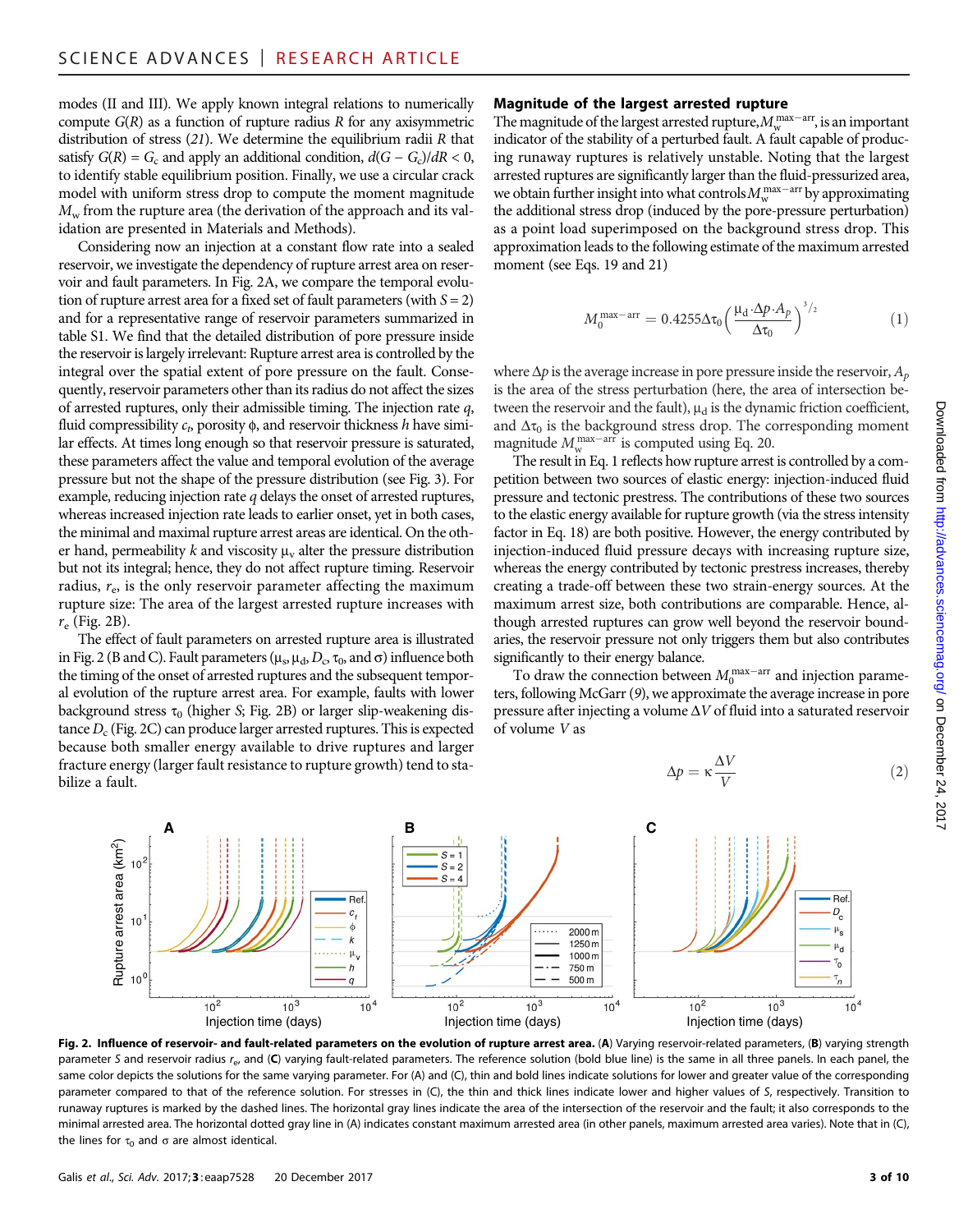

Fig. 3. Comparison of pore-pressure distribution inside sealed cylindrical reservoirs induced at time  $t = 100$  days by steady-flux injection at its center, for varying compressibility  $c_t$ , viscosity  $\mu_v$ , porosity  $\phi$ , and permeability k. Higher and lower values of parameters are depicted by thicker and thinner lines of the same color, respectively. The numbers indicate the values of the spatial integral of pressure in megapascals per square kilometer.

where  $\kappa$  is the bulk modulus of the reservoir rock. This approximation assumes an incompressible fluid and neglects the effects of porosity on the ability of a rock formation to accommodate fluid pressure diffusion or distribution. For the scenario of Fig. 1, the volume affected by the stress perturbation is  $V = A_p \cdot h$ , where h is the reservoir thickness, and Eqs. 1 and 2 yield

$$
M_0^{\text{max-arr}} = \gamma \cdot \Delta V^{\frac{3}{2}} \text{ where } \gamma \doteq \frac{0.4255}{\sqrt{\Delta \tau_0}} \left(\frac{\kappa \cdot \mu_d}{h}\right)^{3/2} \tag{3}
$$

We note that, for example, a greater stress drop  $\Delta\tau_0$  leads to smaller values of  $M_0^{\text{max-arr}}$ , reflecting the fact that transition to runaway ruptures will occur earlier for a fault with a greater stress drop than for a fault with a lower stress drop. Comparison to computations accounting for the exact stress drop distribution in ~4250 randomly generated reservoir-fault configurations (see Materials and Methods) shows that the point-load approximation of  $M_{\rm w}^{\rm max-arr}$  is unbiased and accurate within an uncertainty of ±0.5. More generally, the term  $F = \mu_d \cdot \Delta p \cdot A_p$  in Eq. 1 can be interpreted as the spatial integral of a localized perturbation of potential stress drop resulting from the intersection of a fault with a fluid-pressurized volume or a poroelastic stress distribution or from pressure diffusion along a permeable fault zone channel.

In Fig. 4, we compare our  $M_{\rm w}^{\rm max-arr}$  estimates with the largest magnitudes observed in various injection-induced earthquake sequences as a function of the cumulative net injected fluid volumes in nearby wells. We consider three values of  $\gamma$  corresponding to plausible values of key model parameters (h from 10 to 1000 m,  $\Delta\tau_0$  from 0.1 to 10 MPa,  $\kappa$  = 50 GPa, and  $\mu_d = 0.1$ ). An induced earthquake with magnitude below our predicted  $M_{\rm w}^{\rm max-arr}$  is interpreted as a spontaneously arrested rupture. Because moment can be accommodated by aseismic slip or by multiple earthquakes on the same fault,  $M_{\rm w}^{\rm max-arr}$  is a conservative upper magnitude bound for arrested ruptures. Conversely, an earthquake with magnitude above our predicted  $M_{\rm w}^{\rm max-arr}$  is interpreted as a runaway rupture. In reality, arrested ruptures are likely to stop even before they reach their maximum size because even small or weak barriers can significantly affect their propagation. A runaway rupture needs a stronger and larger barrier to be stopped, typically the end of

a fault or a geometrical/geological fault segmentation. In this context, larger values of  $\gamma$  and  $M_{\rm w}^{\rm max-arr}$  lead to a more stable situation.

Figure 4 reveals a striking consistency between the relation  $M_0^{\text{max-arr}} \propto \Delta V^{3/2}$  predicted by our model and data recorded across a very broad range of injected volumes and scales, from laboratory experiments (centimeter scale) to induced seismicity at field scales (hectometers to kilometers), including intermediate-scale natural laboratories (meters to dekameters). Moreover, almost all magnitudes fall below the predicted  $M_{\rm w}^{\rm max-arr}$ , with  $\gamma = 1.5 \times 10^{10}$ . These two observations suggest that these induced earthquakes may have been arrested ruptures.

#### **DISCUSSION**

Our model does not provide an estimate of maximum possible magnitude  $M_{\text{max}}$ , only the maximum size of arrested ruptures  $M_{\text{w}}^{\text{max-arr}}$ . Ruptures can grow larger if they are runaway. It is nevertheless informative to compare it with previous estimates of  $M_{\text{max}}$  of injection-induced earthquakes.

McGarr (9) proposed a linear relation between  $M_0$  max and  $\Delta V$ , which differs significantly from our physics-based prediction  $M_0^{\rm max-arr} \propto \Delta V^{3/2}$ . Although for low injected volumes, McGarr's model largely overpredicts observed maximum magnitudes, several cases from data sets by Buijze et al. (23) and Atkinson et al. (11) exceed his model for large injected volumes. Our model is more consistent with the data as a whole; however, the difference between our model and maximum observed magnitudes increases with injected fluid volume, suggesting that fluid injection can induce even larger events than what has been recorded so far. This difference concerns magnitudes >4 and is therefore significant for seismic hazard analysis.

Comparing  $M_{\rm w}^{\rm max-arr}$  with the estimate  $\hat{M}_{\rm w}^{\rm max}$  by van der Elst *et al.* (12), based on the premise that induced seismicity is Poissonian and follows the Gutenberg-Richter magnitude-frequency distribution, like regular tectonic earthquakes, reveals interesting similarities. Their model predicts  $\hat{M}_0$  max  $\propto \Delta V^{3/2b}$ , where b is the Gutenberg-Richter exponent. If  $b = 1$ , both models predict exponent of  $\frac{3}{2}$ . Equating the prefactors, the seismogenic index  $\Sigma$  of their model can be related to our parameter  $\gamma$  by  $\Sigma = \frac{2}{3} \log_{10} \gamma - 6.07$ . The range of  $\gamma$  values in Fig. 4 yields a reasonable range of values of  $\Sigma$ . Because  $\hat{M}_{w}^{\max}$  estimates maximum magnitude and our  $M_{\rm w}^{\rm max-arr}$  estimates the largest arrested rupture, the similarity between the two estimates is unexpected. For  $b \neq$  $1 (b > 1)$  is common for induced seismicity), the two models no longer yield consistent results. Using our terminology, van der Elst et al. (12) showed that runaway ruptures that stopped because of natural heterogeneity of tectonic stresses are a viable explanation of the  $M_{\text{max}}$  versus injected volume data. Our model allows both possibilities (the largest observed ruptures could be either runaway or self-arrested), and we show that the latter is viable too. However, our attempts to discriminate the two models by their predictions of the relative timing of the largest earthquake are inconclusive because of the scarcity of data (see Materials and Methods).

Our analysis shows that rupture arrest and the transition to runaway rupture are dominantly controlled by friction parameters and stress state (that is, conditions on the fault before injection), whereas the temporal evolution of pore pressure only influences timing (that is, triggering). Our model also reveals that for the same pore pressure, a larger reservoir can produce larger events than a smaller reservoir. This implies that there is no universal safe pressure limit; what matters is the product  $F = \mu_d \cdot \Delta p \cdot A_p$ . This also explains, conceptually, how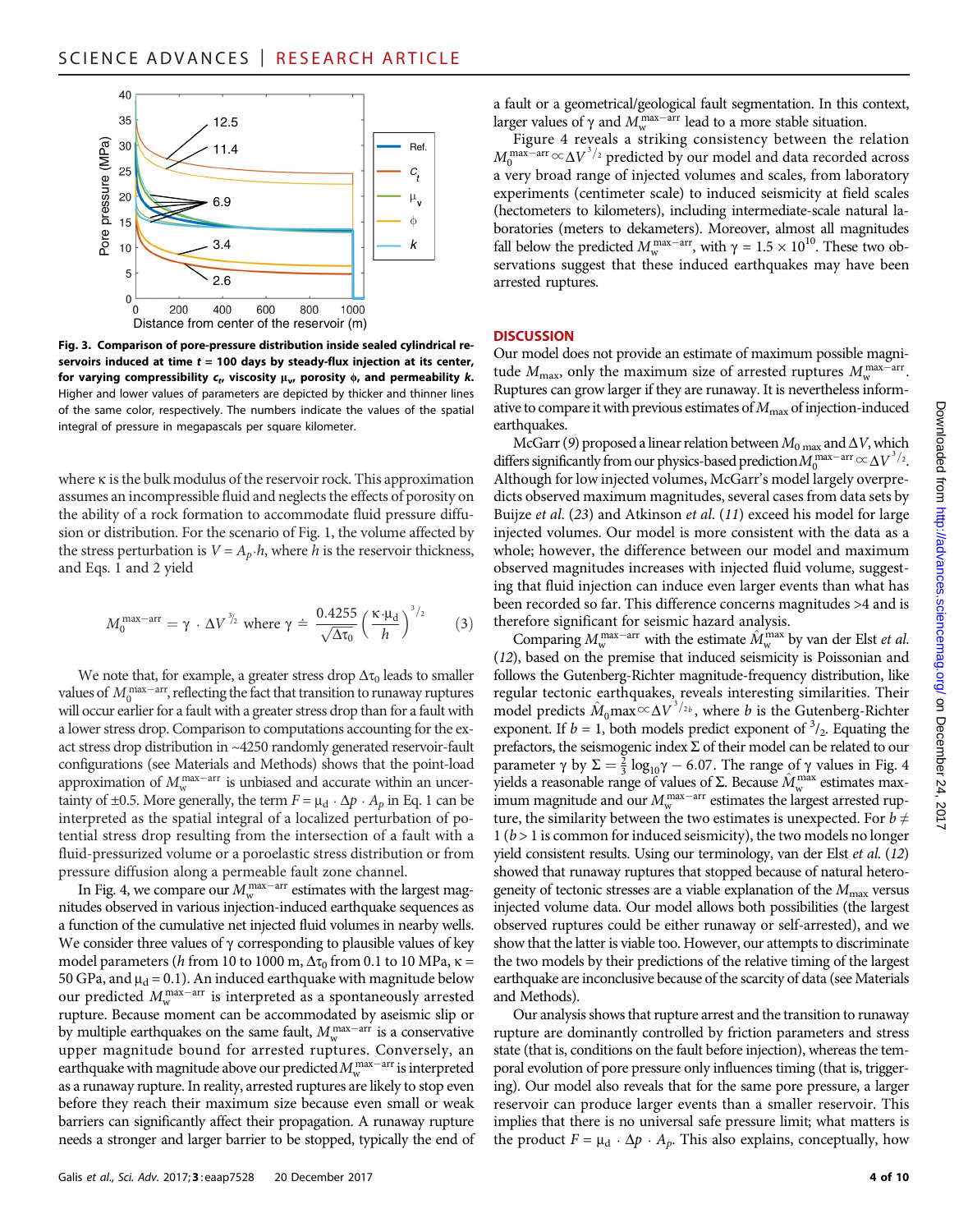

Fig. 4. Comparison of our estimate of magnitude of maximum arrested rupture,  $M_{\rm w}^{\rm max-arr}$ , for three values of  $\gamma$  with magnitudes of injection-induced earthquakes over a broad range of injected volumes. We find that our estimate is equivalent to that of magnitude of maximum possible earthquake by van der Elst et al. (12) for  $b = 1$ ; therefore, we also indicate the corresponding values of seismogenic index  $A_p$ . For completeness, we also include the estimate of maximum possible induced earthquake by McGarr (9). Note that for the events induced during multistage hydrofracking in the Western Canada sedimentary basin (yellow circles), we consider the total volumes for all previous stages and all proximal well completions reported as "maximum volume" by Atkinson et al. (11).

low-pressure wastewater disposal into an extended reservoir may induce larger events than hydrofracking operations involving higher pore pressure but over a smaller footprint.

Our model also reveals significant variations in the duration of the relatively stable, arrested rupture regime. This may have important implications for traffic-light systems (TLSs) aiming at operational control of induced earthquake hazard. A TLS that implicitly assumes that magnitudes of induced earthquakes do not change abruptly with time or a TLS with magnitude thresholds higher than  $M_{\rm w}^{\rm max-arr}$  could fail to capture an abrupt transition to runaway ruptures. In the framework of our model, a TLS may be particularly challenged in reservoir-fault systems characterized by a short arrested rupture regime.

Although our scaling of  $M_0^{\text{max-arr}}$  with injected volume has been derived for the point-force approximation of the injection scenario captured in Fig. 1, we believe that it is more robust and applicable to a wider range of scenarios. Strictly speaking, the point-force approximation is valid if the pressurized region is small compared to the size of the maximum arrested rupture. However, the verification of the point-force approximation using the finite-reservoir approach revealed that the point-force approximation is robust, as demonstrated by no systematic correlation of residuals with other fault-reservoir parameters (fig. S6), particularly with strength parameter S (from 1.5 to 8), radius of reservoir (from 0.1 to 5 km), or magnitudes (from 4 to 8). The only exceptions are compressibility and porosity, whose effects, as discussed, are neglected in the approximation of the average pore pressure (Eq. 2). Moreover, our approach can be applied to more general injection scenarios than depicted in Fig 1. For example, if an arbitrarily oriented fault

intersects a general-shaped reservoir, the resulting scaling remains  $M_0^{\text{max-arr}} \propto \Delta V^{3/2}$ , but reservoir thickness h in the parameter  $\gamma$  is replaced by the ratio of volume of the reservoir and the area of the intersection,  $V/A_p$ . For a special case of a vertical fault intersecting a cylindrical reservoir at distance D from the reservoir center,  $V/A_p =$  $\pi R^2/(2\sqrt{R^2-D^2}).$ 

Beyond injection-induced seismicity, our theory for rupture arrest is potentially applicable to faults loaded by localized stresses of other origins, which can be represented by an effective load F, including situations that are relevant for natural seismicity. For instance, F could arise from stochastic stresses (21) or from stress concentrations due to localized fault loading (19). In particular, creep in the deep extension of a fault concentrates stress at the base of the seismogenic zone. In earthquake cycle simulations, this loading nucleates sequences of arrested ruptures at a depth before a runaway rupture. Megathrust earthquakes that remained confined at depth, like the 2015 Gorkha, Nepal earthquake (24, 25), may be examples of these arrested ruptures, a necessary prelude to a much larger event. The belt of background seismicity in Nepal is consistent with concentrated tectonic loading around the bottom of the megathrust seismic coupling zone. The appropriateness of one of our key model assumptions, the Griffith's fracture criterion, for natural earthquake arrest is supported by microseismicity observations. On strike-slip faults, the criterion predicts that rupture arrest length is larger horizontally (mode II) than vertically (mode III) by a factor  $1/(1 - v)$ , where v is the Poisson's ratio. This is consistent with the aspect ratio of rupture areas inferred from aftershocks of microearthquakes in California (26).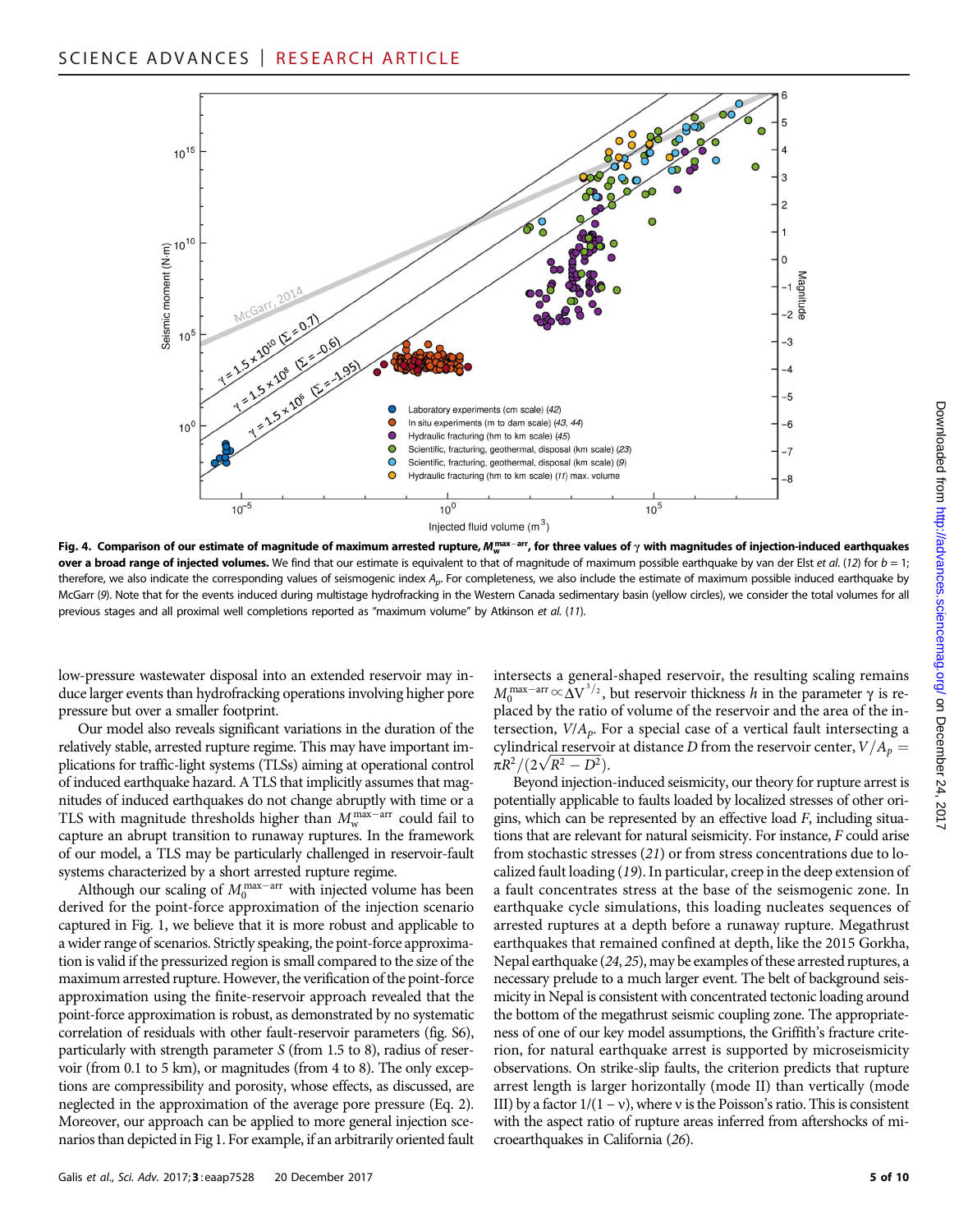Although our approach allows scaling of fracture energy with rupture size, here, we assumed constant fracture energy on each rupture. Considering an empirical model (27) and a thermal pressurization model (28) of fracture energy scaling with slip, which both fit the relevant seismological observations adequately, we find qualitatively different results for rupture arrest size. Thus, further study of earthquake arrest can help advance our understanding of fracture energy scaling.

### MATERIALS AND METHODS

#### Pore pressure in a cylindrical reservoir

We used the general solution of the diffusion equation for singlephase fluid flow for a cylindrical reservoir, with constant injection rate at its center and no-flow boundary condition [Appendix B in the study of Lee et al. (29)]. The dimensionless diffusion equation exploiting axisymmetry is

$$
\frac{1}{r_{\rm D}} \frac{\partial}{\partial r_{\rm D}} \left( r_{\rm D} \frac{\partial p_{\rm D}}{\partial r_{\rm D}} \right) = \frac{\partial p_{\rm D}}{\partial t_{\rm D}} \tag{4}
$$

where  $r_D = r/r_w$  is the dimensionless radius (*r* being the radius and  $r_w$  being the wellbore radius)

$$
t_{\rm D} = \frac{t \cdot k}{\phi \cdot \mu_{\rm v} \cdot c_t \cdot r_{\rm w}^2} \tag{5}
$$

is the dimensionless time ( $t$  being the time,  $k$  and  $\phi$  being the permeability and porosity of the reservoir, respectively, and  $c_t$  being the compressibility of the fluid), and

$$
p_{\rm D} = \frac{2\pi \cdot k \cdot h}{q \cdot B \cdot \mu_{\rm v}} (p_{\rm i} - p) \tag{6}
$$

is the dimensionless pressure ( $h$  being the reservoir height,  $q$  being the injection rate (negative sign indicates withdrawal), B being the formation volume factor,  $\mu_v$  being the fluid viscosity,  $p_i$  being the initial pore pressure, and  $p$  being the current pore pressure). The initial condition is

$$
p_{\rm D}(r_{\rm D},t_{\rm D}=0)=0 \qquad \qquad (7)
$$

the inner boundary condition (that is, constant injection rate) is given as

$$
\left(r_{\rm D} \frac{\partial p_{\rm D}}{\partial r_{\rm D}}\right)_{r_{\rm D}=1} = -1 \tag{8}
$$

whereas the outer boundary condition (that is, no-flow boundary) is given as

$$
\left(\frac{\partial p_{\rm D}}{\partial r_{\rm D}}\right)_{r_{\rm D}=r_{\rm eD}}=0\tag{9}
$$

where  $r_{eD} = r_e/r_w$  is dimensionless radius of the reservoir. The general solution for  $r_D \le r_{eD}$  and  $t_D \ge 0$  is

$$
p_{\rm D}(r_{\rm D}, t_{\rm D}) = \frac{2}{r_{\rm eD}^2 - 1} \left(\frac{r_{\rm D}^2}{4} + t_{\rm D}\right) - \frac{r_{\rm eD}^2 \cdot \ln \ r_{\rm D}}{r_{\rm eD}^2 - 1} - \frac{3r_{\rm eD}^4 - 4r_{\rm eD}^4 \cdot \ln \ r_{\rm eD} - 2r_{\rm eD}^2 - 1}{4(r_{\rm eD}^2 - 1)^2} + \pi \sum_{n=1}^{\infty} \Psi_n(r_{\rm D}) e^{-\alpha_n^2 \cdot t_{\rm D}} J_1^2(\alpha_n r_{\rm eD}) \tag{10}
$$

where  $J_k$  and  $Y_k$  are the kth-order Bessel functions of the first and second kind, respectively

$$
\Psi_n(r_{\rm D}) = \frac{J_1(\alpha_n)Y_0(\alpha_n r_{\rm D}) - Y_1(\alpha_n)J_0(\alpha_n r_{\rm D})}{\alpha_n(J_1^2(\alpha_n r_{\rm D}) - J_1^2(\alpha_n))}
$$
(11)

and  $\alpha_n(r_{eD})$  is the *n*th root of the equation

$$
J_1(\alpha_n r_{eD}) \cdot Y_1(\alpha_n) - J_1(\alpha_n) \cdot Y_1(\alpha_n r_{eD}) = 0 \qquad (12)
$$

The last term in the  $p_D$  solution (Eq. 10) is a transient component that vanishes at long times.

### Estimation of rupture arrest area

We derived estimates of the rupture arrest area given a spatial distribution of potential stress drop,  $\Delta \tau$ , based on the Griffith crack equilibrium criterion and small-scale yielding fracture mechanics. Following the approach in Appendix B in the study of Ripperger et al. (21) and Appendix A in the study of Galis et al. (17), we adopted the following simplifying assumptions:

(1) The rupture is approximately circular, with radius R.

(2) The stress drop distribution is axisymmetric,  $\Delta \tau(r)$ .

(3) The static stress intensity factor averaged along the crack rim is approximated by the expression for tensile (mode I) cracks

$$
K_0(R) = \frac{2}{\sqrt{\pi R}} \int_0^R \frac{\Delta \tau(r)}{\sqrt{R^2 - r^2}} r dr \qquad (13)
$$

(4) The details of weakening inside the process zone are ignored, and the rupture criterion is based on the fracture toughness  $K_c$ , related to the slip-weakening fracture energy by

$$
G_c = \frac{1}{2} (\tau_s - \tau_d) D_c = \frac{1}{2\mu} K_c^2
$$
 (14)

Although we considered here a slip-weakening model with constant  $G_c$  a scale-dependent  $G_c(R)$  can be incorporated too. The conditions for rupture arrest are

$$
K_0(R) = K_{\rm c} \text{ and } \frac{\partial (K_0 - K_{\rm c})}{\partial R} < 0 \tag{15}
$$

The first condition is the Griffith's crack equilibrium criterion, and the second condition is necessary to find a stable equilibrium at which further perturbation does not lead to further self-accelerating dynamic rupture. Galis et al.  $(17)$  considered an adjustable factor  $\eta$  in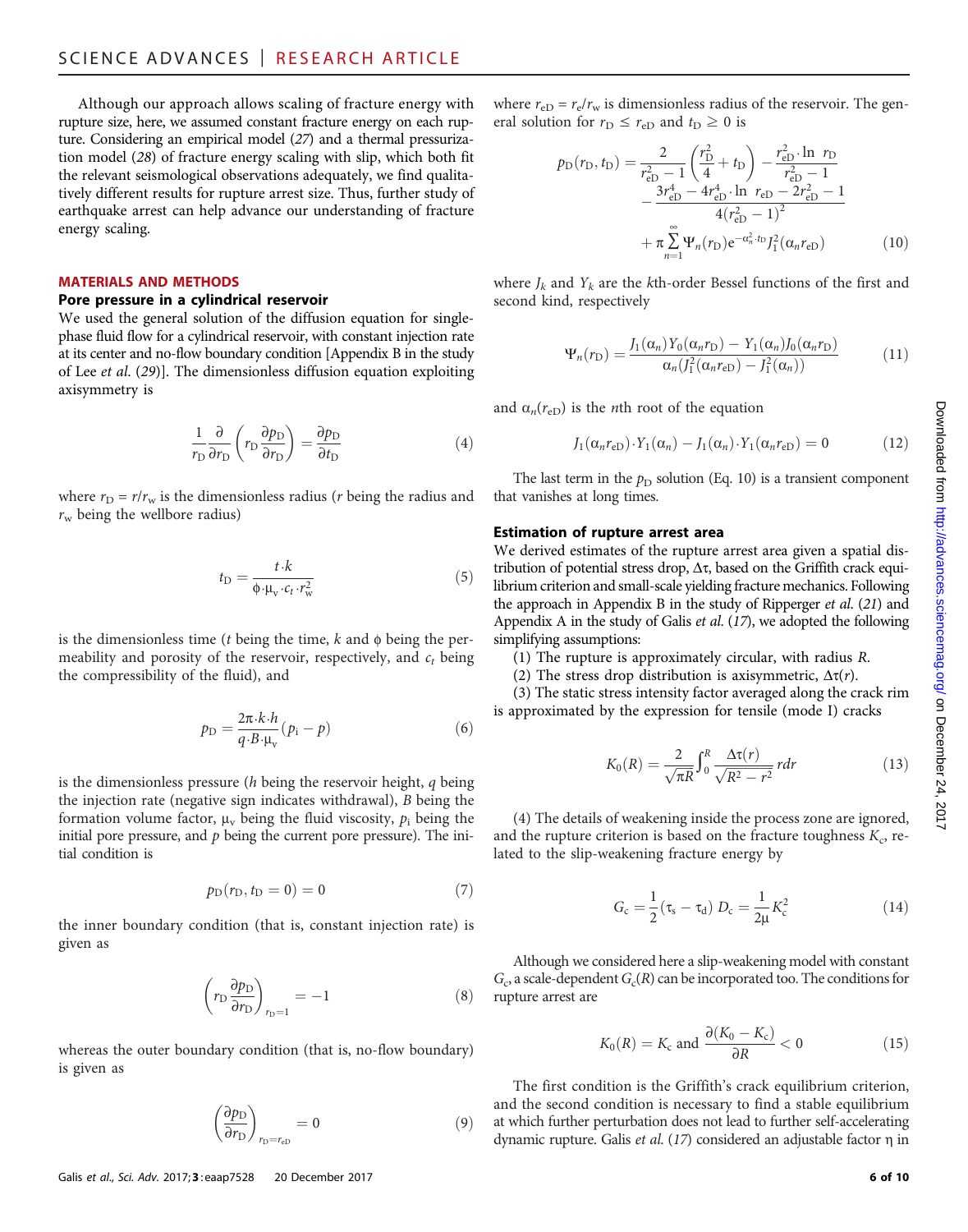the Griffith's criterion, that is,  $\eta \cdot K_0(R) = K_c$ , as a proxy to account for the differences between modes I, II, and III, the departures from circularity, the effect of dynamic overshoot, etc. They found that  $\eta = 1$  yields results consistent with numerical simulations; therefore, we adopted  $\eta = 1$ . In numerical simulations, the stresses in the hypocentral area were chosen so that the initial condition was near an unstable equilibrium state  $(\partial (K_0 - K_c)/\partial R > 0).$ 

The solution of the problem (15) was found by numerically integrating  $K_0(R)$  (Eq. 13) with adaptive sampling of R and r to achieve high accuracy of the rupture arrest radius,  $R_{\text{arr}}$ , for various stress drop distributions. The rupture arrest area was then obtained as  $A_{\text{arr}} =$  $\pi R_{\text{arr}}^2$ . If a solution to Eq. 15 exists, it represents the final radius R of an arrested rupture. Otherwise, rupture is runaway.

We considered stress drop distributions with identical peak amplitude such that  $\tau_0 > \tau_s$  at  $r = 0$  but with varying width (Fig. 5). Such a peak could result from reduced normal stress due to locally increased pore pressure. The stress drop perturbation affects the shape of  $K_0(R)$ following three cases depending on its width. If the perturbation is too narrow, rupture does not propagate outside the overstressed area because the perturbed  $K_0$  does not reach  $K_c$ . If the perturbation is large enough, it initiates a runaway rupture because, once  $K_0$  becomes greater than  $K<sub>c</sub>$ , it will remain greater. In the intermediate case, rupture starts propagating outside the overstressed region, but the rupture eventually stops when the stable equilibrium is reached, that is,  $K_0 =$  $K_c$  on the decreasing leg of  $K_0$ .

We obtained further physical insight by developing a simplified analytical estimate. For this purpose, we assumed that  $K_c$  is constant and the rupture arrest area is much larger than the fluid-pressurized area  $A_p$ . Following the study of Galis *et al.* (17), we approximated stress drop by a point load superimposed on the background uniform stress drop

$$
\Delta \tau(r) \doteq \Delta \tau_0 + F \cdot \delta(r) / (2\pi r) \tag{16}
$$

where

$$
F = \mu_{\rm d} \cdot \Delta p \cdot A_p \tag{17}
$$

Here,  $\Delta p$  is the average increase in pore pressure inside the reservoir. We adopted a definition of Dirac's distribution in polar coordinates



Fig. 5. Fracture mechanics of rupture arrest under nonuniform stress. Sketch of (A) stress drop distributions  $\Delta \tau(r)$  and (B) the corresponding static stress intensity factors  $K_0(R)$  illustrating different crack behavior (although our approach supports  $K_c$  being a function of R, for illustration purposes,  $K_c$  is plotted as a constant).

Galis et al., Sci. Adv. 2017;3: eaap7528 20 December 2017 7 of 10

consistent with  $\int_0^R \delta(r) r dr = 1$  (30). After inserting Eq. 16 into Eq. 13, we obtained

$$
K_0(R) = \frac{F}{\left(\pi R\right)^{\frac{2}{2}}} + 2 \Delta \tau_0 \sqrt{\frac{R}{\pi}} \tag{18}
$$

Solving the Griffith's equilibrium condition (Eq. 15) leads to a quartic equation with too complicated solutions to provide the desired insight. Yet, a compact expression can be derived for the maximum rupture arrest radius,  $R_{\text{max}}$  – arr. The first term of Eq. 18 decreases with R, whereas the second term increases; hence,  $K_0(R)$  has a single minimum. Runaway ruptures are possible only if this minimum exceeds  $K_c$  because, then, the Griffith's equilibrium criterion cannot be satisfied for any  $R$ . The rupture radius at the minimum of  $K_0$  gives

$$
R_{\text{max-arr}} = \sqrt{\frac{3 \cdot F}{2\pi \cdot \Delta \tau_0}} = \sqrt{\frac{3 \cdot \mu_d \cdot \Delta p \cdot A_p}{2\pi \cdot \Delta \tau_0}}
$$
(19)

The corresponding rupture arrest area is  $A_{\text{max-arr}} = \pi \cdot R_{\text{max-arr}}^2$ .

#### Verification of theoretical estimates of rupture arrest area

We verified our theoretical estimates of rupture arrest area by comparison with 3D dynamic rupture simulations. First, we analyzed results for a step-like distribution of stress drop with  $\Delta \tau(r) = \Delta \tau_i$  for  $r \le R_i$  and  $\Delta \tau(r) = \Delta \tau_0$  for  $r > R_i$ . Galis *et al.* (17) performed dynamic rupture simulations on a 30  $\times$  15-km fault with  $\mu_s = 0.6778$ ,  $\mu_d = 0.525$ ,  $d_c$  = 0.4 m, and  $\sigma$  = 120 MPa and various values of strength parameter S (obtained by varying  $\tau_0$ ) to investigate conditions for runaway ruptures. The fault is large enough so that ruptures that break the entire fault are considered runaway ruptures. Here, we considered the same configurations. Figure 6A shows very good agreement between estimated and simulated rupture arrest areas for all considered values of S and R<sup>i</sup> , including the transition to runaway ruptures. The comparison further revealed that our approach worked equally well for circular, elliptical, and square perturbations, although it was based on an assumption of radially symmetric stress drop. To achieve agreement between theory and numerical results, we introduced a correction factor  $\varphi = 2$  such that  $A_{\text{arr}}^{\text{num}} = \varphi A_{\text{arr}}$  or  $R_{\text{arr}}^{\text{num}} = \sqrt{\varphi} R_{\text{arr}}$ . Galis *et al.* (17) introduced an adjustable factor  $\eta$  multiplying  $K_0$  to account for deviations from circular mode I rupture. The factor φ introduced here has a different role; it accounts for the effects affecting crack radius R. In terms of the  $K_0(R)$  plot in Fig. 5B,  $\eta$  provides a correction for the y axis, whereas  $\varphi$  provides a correction for the x axis.

Next, we analyzed results for stress drop with a Gaussian perturbation,  $\Delta \tau(r) = \Delta \tau_0 + \mu_d \sigma_0' (1 - \sigma^{\text{min}}) \cdot \exp(-r^2/(2 \chi^2))$ , as would result from an instantaneous pressure point source at  $r = 0$  (31). We adopted the same friction parameters as those of Galis et al. (17), yielding  $\Delta \tau_0 = 6.1$  MPa, and considered  $\sigma^{\text{min}} = 0.5$ , 0.65, 0.75, and 0.8. Figure 6B shows the overall consistency between estimated and simulated rupture arrest areas as a function of the characteristic area of the stress perturbation,  $\pi \chi^2$ . Part of the small differences decrease with mesh refinement (fig. S1) and are attributed to the staircase representation of the smooth stress drop distribution in a discrete grid. For the larger  $\sigma^{\min}$  values considered, the critical perturbation area at the transition to runaway ruptures was underestimated. This was expected because our theoretical estimates lacked a rupture nucleation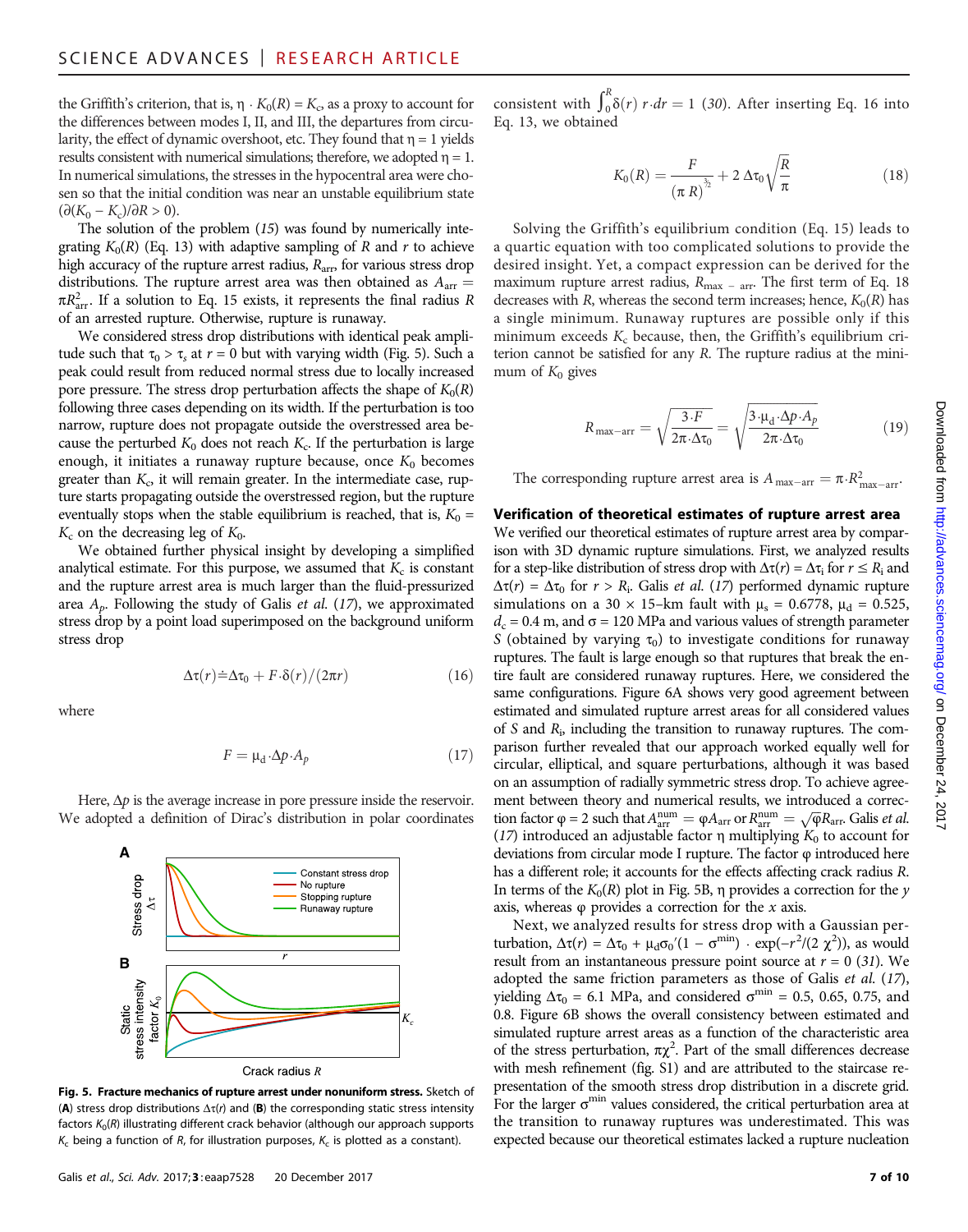

Fig. 6. Verification of our theoretical estimates with numerical results. Comparison of estimated rupture arrest area  $A<sub>arr</sub>$  and maximum rupture arrest area  $A_{\text{max}}$  with rupture arrest area from numerical simulations  $A_{\text{arr}}^{\text{num}}$  as functions of overstressed area for (A) a steplike distribution of stress drop and varying strength parameter S (B), a Gaussian distribution of stress drop, and varying minimal normal stress  $\sigma^{\text{min}}$ . For a step-like stress drop distribution, we performed simulations with circular, square, and elliptical perturbations marked by circles, squares, and triangles. The transitions from solid to dashed lines indicate transition from arrested to runaway ruptures. The undulated double line indicates interrupted y axis; r.r. indicates runaway ruptures.  $L_{\text{fric}} = \mu \cdot D_c / (\tau_{s0} - \tau_{d0})$  is a characteristic length scale introduced by the slip-weakening process (39).

criterion to account for the finite size of the initiation area (where the initial stress is higher than the static strength).

Figure 6 also shows very good agreement between theory and numerical results for the maximum area of spontaneously arrested ruptures,  $A<sub>max</sub>$ . The agreement improved with increasing S for the steplike stress drop and with decreasing  $\sigma^{\min}$  for the Gaussian distribution because in this case, the assumptions for the point-load approximation were better satisfied (fig. S2). Although both examples represent spatially variable stress drop and nucleation of ruptures by increased fluid pressure, the results for step-like distributions are more relevant for a sealed reservoir.

# Conversion of rupture arrest size to magnitude

Moment magnitude  $M_w$  is defined by (32)

$$
M_{\rm w} = \frac{2}{3} \log_{10} M_0 - 6.07 \tag{20}
$$

where  $M_0$  is the seismic moment. We derived the seismic moment from the initial stress information using the equation for a circular crack with uniform stress drop (33)

$$
M_0 = \frac{16}{7} \Delta \tau_0 R^3 \tag{21}
$$

Strictly speaking, the formula should be based on the static stress drop, which differs from the dynamic stress drop  $\Delta\tau_0$  due to dynamic overshoot. The average dynamic and static stress drops of arrested ruptures are almost identical (fig. S3), and in highly heterogeneous ruptures, they differ by only 10% on average (34). Because the pressurized region is small compared to the rupture area, we approximated the

Galis et al., Sci. Adv. 2017;3: eaap7528 20 December 2017 8 06 10

average stress drop as  $\Delta \tau_0$ , neglecting the additional stress drop  $\mu_d \cdot \Delta p$ inside the reservoir. Figure S4 compares magnitudes estimated by this approach with those obtained from dynamic rupture simulations by directly applying the definition of seismic moment

$$
M_0 = \mu \int D dx^2 \tag{22}
$$

where  $\mu$  is the shear modulus, and  $D$  is the final slip. Rupture simulations were initiated artificially by prescribing an area in which the initial stress slightly exceeded the static frictional strength. We excluded this initiation area from the magnitude computation because it contained artificially large slip. Overall, for rupture areas from 1 to 500 km<sup>2</sup>, the approximation to  $\dot{M}_{\rm w}$  using Eq. 21 agrees with the numerical simulation results, with deviations smaller than ~0.1 and insignificant underestimation. It is also naturally consistent with empirical scaling relations based on the self-similar rupture model, in particular, with the relation for stable continental regions by Leonard (35), which assumes a stress drop value (5.84 MPa) that is very similar to the background stress drop in our simulations (6.11 MPa).

#### Verification of point-load approximation of reservoir

Here, we verified the adequacy of the maximum arrested rupture magnitude estimated under the point-load approximation,  $M_{\rm w}^{\rm max-arr}$ . We considered ~4250 randomly generated reservoir-fault configurations. Values of reservoir parameters (that is, viscosity, permeability, compressibility, porosity, well radius, flow rate, height, and radius of the reservoir) were sampled as independent, uniformly distributed variables within ranges reported for common reservoirs (36, 37). The following fault-related parameters were sampled from uniform distributions:  $\mu_s$ ,  $\mu_d/\mu_s$ , depth, and S. Normal background stress was derived from depth assuming a typical density of shallow crust and water (2500 and 1000 kg m−<sup>3</sup> , respectively). To improve the sampling of lower magnitudes events, we increased the number of models with lower S, reservoir radius, and  $D_c$ , the only three parameters that exhibited signs of correlation with magnitude. Histograms of model parameters are shown in fig. S5. For each parameter setting, we computed the exact value of the maximum arrested earthquake magnitude,  $M_{\rm w}^{\rm crit}$ , by numerically solving the rupture arrest conditions accounting completely for the finite size of the reservoir. Correlation plots between model parameters and  $M_{\rm w}^{\rm crit}$  are shown in fig. S6.

Figure S7 reveals good agreement between the point-load approximation ( $M_{\rm w}^{\rm max-arr}$ ) and the finite-reservoir calculation ( $M_{\rm w}^{\rm crit}$ ). Scatter was expected because of the approximation of the average reservoir pore pressure  $\Delta p$  (Eq. 2). In particular, the approximation neglects the effects of compressibility and effects of porosity on the ability of a formation to accommodate fluid. Both assumptions lead to systematic deviation of  $\Delta p$  from the true average pore pressure, which was also manifested by the weak correlation of compressibility and porosity with residuals (fig. S6). The scatter of  $M_{\rm w}^{\rm max-arr}$  is mostly confined within ±0.5, with only few points reaching down to −1. This indicates that the influence of compressibility and porosity is not strong enough to cause a significant deviation of  $M_{\rm w}^{\rm max-arr}$  from  $M_{\rm w}^{\rm crit}$ . The approximation of  $\Delta p$  also neglects the effects of viscosity and permeability, but as shown in Fig. 3, these parameters affect the pressure distribution without affecting the average pressure. The nonsymmetric distribution of the orthogonal residuals has mean and median close to zero (− 0.13 and – 0.1, respectively). We concluded that  $M_{\rm w}^{\rm max-arr}$  is consistent with  $M_{\rm w}^{\rm crit}$  with uncertainty  $\pm 0.5$ .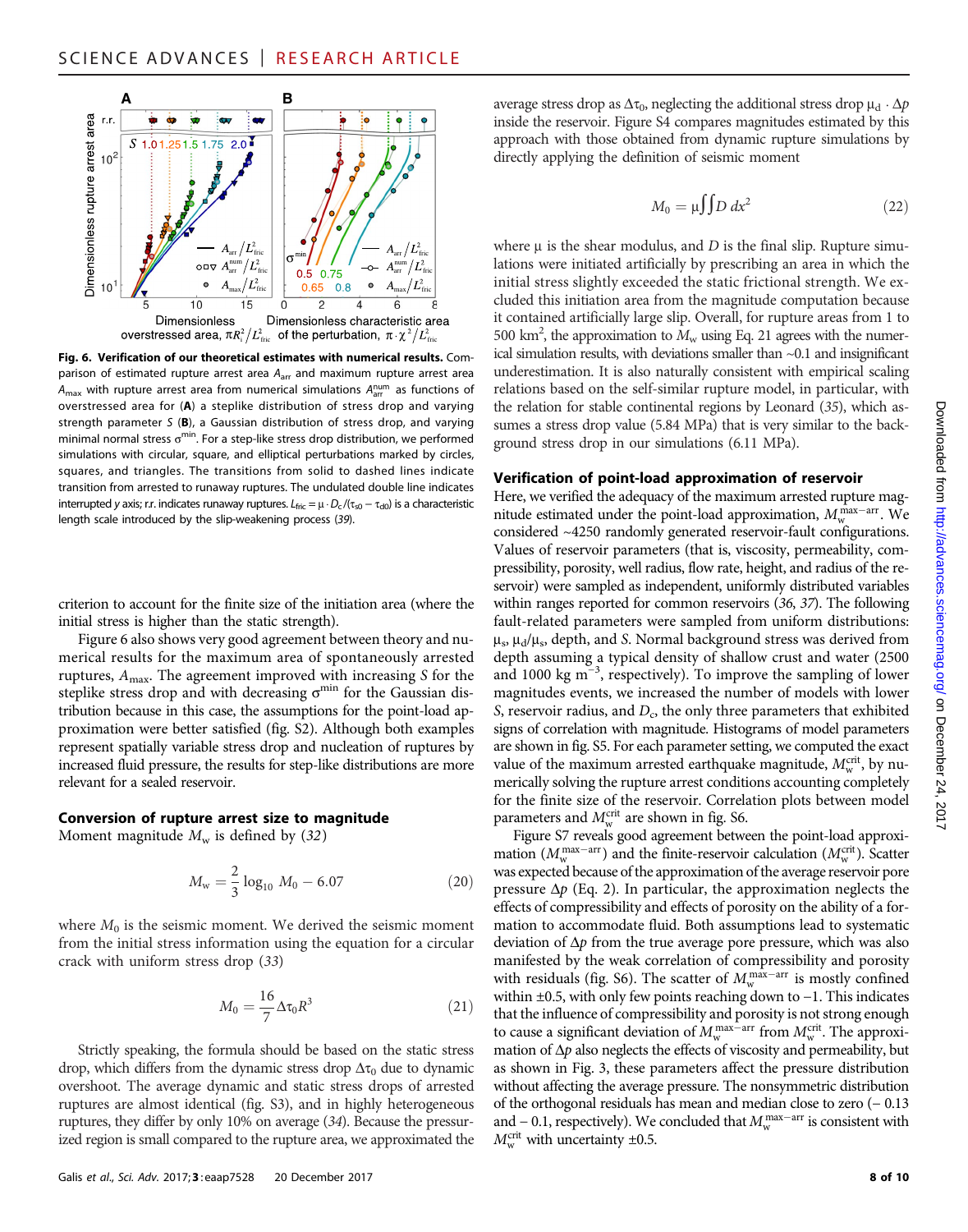# Predictions of the relative timing of the largest earthquake

In the model by van der Elst et al. (12), the probability of occurrence of the largest earthquake is uniformly distributed within a sequence. In our model, the potential size of arrested ruptures grows with ongoing injection; hence, the largest triggered event has a higher chance to occur later in the sequence. However, our model does not make a specific prediction about how strong this tendency is; its effect could be a slight increase of probability with time. Moreover, the induced seismicity sequences considered by van der Elstet al. (12) contain also aftershocks of the largest event, which tends to bias low the rank of occurrence of the largest event.

We applied the two-sample Anderson-Darling (AD) test (38) to assess whether the occurrence rank of the largest event in the recorded induced sequences is drawn from each of the following three distributions: uniform, linearly increasing, and Gaussian (the latter being a proxy for a distribution biased by aftershocks). For the linear and Gaussian distributions, we determined optimal parameters by grid search to minimize the AD test statistic. Comparison of the optimal AD test values showed that all three considered distributions can explain the data with similar level of statistical significance and, therefore, none of them can be rejected (fig. S8). Consequently, our model qualitatively explains this data similarly well as the model proposed by van der Elst et al. (12). However, the current data set is small (only 17 sequences), and a larger data set may facilitate the discrimination between models in the future.

#### SUPPLEMENTARY MATERIALS

Supplementary material for this article is available at [http://advances.sciencemag.org/cgi/](http://advances.sciencemag.org/cgi/content/full/3/12/eaap7528/DC1) [content/full/3/12/eaap7528/DC1](http://advances.sciencemag.org/cgi/content/full/3/12/eaap7528/DC1)

- fig. S1. Comparison of dimensionless rupture arrest area calculated from numerical simulations with grid spacing  $h = 50$  m (circles) and  $h = 100$  m (squares) with our theoretical estimates (bold lines) for varying  $\sigma^{\min}$  (indicated by color).
- fig. S2. Comparison of stress drop distributions as functions of dimensionless crack radius at the time of  $A_{\text{arr}}^{\text{max}}$  for situations from Fig. 6.
- fig. S3. Scaling of mean static and dynamic stress drops in results of numerical simulations. fig. S4. Comparison of various approaches to estimate  $M_w$  from ruptured area  $A_{\text{arr}}$ .
- fig. S5. Distributions of reservoir-fault parameters for all ~4250 configurations used for verification of  $M_{\rm w}^{\rm max}$  (point-load approximation) against  $M_{\rm w}^{\rm crit}$  (finite-reservoir approach). fig. S6. Distributions of reservoir-fault parameters for all ~4250 configurations used for verification of  $M_{\rm w}^{\rm max}$  (point-load approximation) against  $M_{\rm w}^{\rm crit}$  (finite-reservoir approach). fig. S7. Comparison of  $M_{\rm w}^{\rm max-arr}$  (derived for a point-load approximation of a reservoir) with  $M_{\rm w}^{\rm crit}$ (derived for a finite reservoir) and corresponding orthogonal residuals.
- fig. S8. Evaluation of the probability of occurrence rank of the largest event within a sequence. table S1. Reservoir and fault parameters used to prepare Fig. 2. References (40, 41)

#### REFERENCES AND NOTES

- 1. W. L. Ellsworth, Injection-induced earthquakes. Science 341, 1225942 (2013).
- 2. D. Elsworth, C. J. Spiers, A. R. Niemeijer, Understanding induced seismicity. Science 354, 1380–1381 (2016).
- 3. Building Seismic Safety Council (BSSC), "NEHRP recommended seismic provisions for new buildings and other structures" (Report No. FEMA P-1050-1/2015 Edition, National Institute of Building Sciences, 2015); [www.nibs.org/?page=bssc\\_pubs.](http://www.nibs.org/?page=bssc_pubs)
- 4. K. K. S. Thingbaijam, P. M. Mai, K. Goda, New empirical earthquake source-scaling laws. Bull. Seismol. Soc. Am. 107, 2225–2246 (2017).
- 5. J. C. Lozos, A case for historic joint rupture of the San Andreas and San Jacinto faults. Sci. Adv. 2, e1500621 (2016).
- 6. T. Hirono, K. Tsuda, W. Tanikawa, J.-P. Ampuero, B. Shibazaki, M. Kinoshita, J. J. Mori, Near-trench slip potential of megaquakes evaluated from fault properties and conditions. Sci. Rep. 6, 28184 (2016).
- 7. F. Cappa, J. Rutqvist, Impact of  $CO<sub>2</sub>$  geological sequestration on the nucleation of earthquakes. Geophys. Res. Lett. 38, L17313 (2011).
- 8. S. A. Shapiro, O. S. Krüger, C. Dinske, C. Langenbruch, Magnitudes of induced earthquakes and geometric scales of fluid-stimulated rock volumes. Geophysics 76, WC55–WC63 (2011).
- 9. A. McGarr, Maximum magnitude earthquakes induced by fluid injection. J. Geophys. Res. Solid Earth 119, 1008–1019 (2014).
- 10. M. Hallo, I. Oprsal, L. Eisner, M. Y. Ali, Prediction of magnitude of the largest potentially induced seismic event. J. Seismol. 18, 421–431 (2014).
- 11. G. M. Atkinson, D. W. Eaton, H. Ghofrani, D. Walker, B. Cheadle, R. Schultz, R. Shcherbakov, K. Tiampo, J. Gu, R. M. Harrington, Y. Liu, M. van der Baan, H. Kao, Hydraulic fracturing and seismicity in the Western Canada sedimentary basin. Seismol. Res. Lett. 87, 631-647 (2016).
- 12. N. J. van der Elst, M. T. Page, D. A. Weiser, T. H. W. Goebel, S. M. Hosseini, Induced earthquake magnitudes are as large as (statistically) expected. J. Geophys. Res. Solid Earth 121, 4575–4590 (2016).
- 13. G. Zöller, M. Holschneider, The maximum possible and the maximum expected earthquake magnitude for production-induced earthquakes at the gas field in Groningen, The Netherlands. Bull. Seismol. Soc. Am. 106, 2917–2921 (2016).
- 14. P. Segall, S. Lu, Injection-induced seismicity: Poroelastic and earthquake nucleation effects. J. Geophys. Res. Solid Earth 120, 5082–5103 (2015).
- 15. T. Dahm, S. Cesca, S. Hainzl, T. Braun, F. Krüger, Discrimination between induced, triggered, and natural earthquakes close to hydrocarbon reservoirs: A probabilistic approach based on the modeling of depletion-induced stress changes and seismological source parameters. J. Geophys. Res. Solid Earth 120, 2491-2509 (2015).
- 16. J. Townend, M. D. Zoback, How faulting keeps the crust strong. Geology 28, 399–402 (2000).
- 17. M. Galis, C. Pelties, J. Kristek, P. Moczo, J.-P. Ampuero, P. M. Mai, On the initiation of sustained slip-weakening ruptures by localized stresses. Geophys. J. Int. 200, 890–909  $(2015)$
- 18. S. M. Rubinstein, G. Cohen, J. Fineberg, Dynamics of precursors to frictional sliding. Phys. Rev. Lett. 98, 226103 (2007).
- 19. D. S. Kammer, M. Radiguet, J.-P. Ampuero, J.-F. Molinari, Linear elastic fracture mechanics predicts the propagation distance of frictional slip. Tribol. Lett. 57, 23 (2015).
- 20. D. I. Garagash, L. N. Germanovich, Nucleation and arrest of dynamic slip on a pressurized fault. J. Geophys. Res. 117, B10310 (2012).
- 21. J. Ripperger, J.-P. Ampuero, P. M. Mai, D. Giardini, Earthquake source characteristics from dynamic rupture with constrained stochastic fault stress. J. Geophys. Res. 112, B04311 (2007).
- 22. J.-P. Ampuero, J. Ripperger, P. M. Mai, Properties of dynamic earthquake ruptures with heterogeneous stress drop, in Earthquakes: Radiated Energy and the Physics of Earthquakes Faulting, A. McGarr, R. E. Abercrombie, H. Kanamori, Eds. (American Geophysical Union, Geophysical Monograph Series, 2006), vol. 170, pp. 255–261.
- 23. L. Buijze, B. Wassing, P. A. Fokker, J. D. va Wees, Moment partitioning for injectioninduced seismicity: Case studies and insights from numerical modeling, in Proceedings World Geothermal Congress 2015, Melbourne, Australia, 19 to 25 April 2015.
- 24. J.-P. Avouac, L. Meng, S. Wei, T. Wang, J.-P. Ampuero, Lower edge of locked Main Himalayan Thrust unzipped by the 2015 Gorkha earthquake. Nat. Geosci. 8, 708-711  $(2015)$
- 25. S. Michel, J.-P. Avouac, N. Lapusta, J. Jiang, Pulse-like partial ruptures and high-frequency radiation at creeping-locked transition during megathrust earthquakes. Geophys. Res. Lett. 44, 8345–8351 (2017).
- 26. A. M. Rubin, Aftershocks of microearthquakes as probes of the mechanics of rupture. J. Geophys. Res. 107, ESE 3-1–ESE 3-16 (2002).
- 27. R. E. Abercrombie, J. R. Rice, Can observations of earthquake scaling constrain slip weakening? Geophys. J. Int. 162, 406–424 (2005).
- 28. R. C. Viesca, D. I. Garagash, Ubiquitous weakening of faults due to thermal pressurization. Nat. Geosci. 8, 875–879 (2015).
- 29. J. Lee, J. B. Rollins, J. P. Spivey, Pressure Transient Testing, SPE Textbook Series (Society of Petroleum Engineers, 2003), vol. 9.
- 30. R. P. Kanwal, Generalized functions: Theory and technique, in Mathematics in Science and Engineering, R. Bellman, Ed. (Academic Press, 1983), vol. 171.
- 31. S. A. Shapiro, Fluid-Induced Seismicity (Cambridge Univ. Press, 2015).
- 32. T. C. Hanks, H. Kanamori, A moment magnitude scale. J. Geophys. Res. 84, 2348-2350 (1979).
- 33. H. Kanamori, D. L. Anderson, Theoretical basis of some empirical relations in seismology. Bull. Seismol. Soc. Am. 65, 1073–1095 (1975).
- 34. P. M. Mai, P. Somerville, A. Pitarka, L. Dalguer, S. Song, G. Beroza, H. Miyake, K. Irikura, On scaling of fracture energy and stress drop in dynamic rupture models: Consequences for near-source ground-motions, in Earthquakes: Radiated Energy and the Physics of Faulting (American Geophysical Union, Geophysical Monograph Series, 2006), vol. 170, pp. 283–293.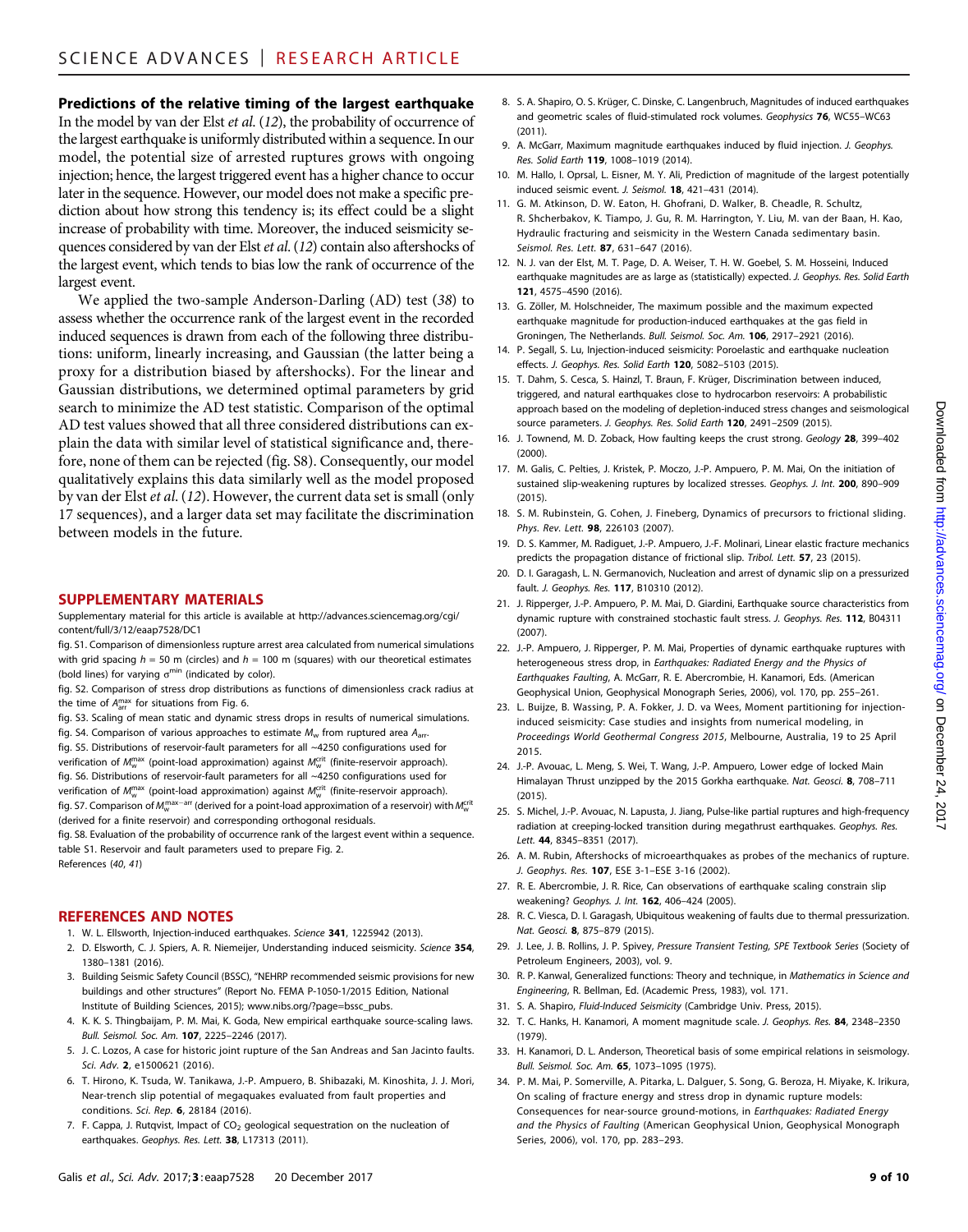- 35. M. Leonard, Earthquake fault scaling: Self-consistent relating of rupture length, width, average displacement, and moment release. Bull. Seismol. Soc. Am. 100, 1971–1988 (2010).
- 36. M. A. Barrufet, "Properties of oilfield waters, lecture" (2011); [accessed 6 December 2017]; [http://www.pe.tamu.edu/barrufet/public\\_html/PETE310/pdf/](http://www.pe.tamu.edu/barrufet/public_html/PETE310/pdf/L30-31-Oilfield_Waters.pdf) [L30-31-Oilfield\\_Waters.pdf](http://www.pe.tamu.edu/barrufet/public_html/PETE310/pdf/L30-31-Oilfield_Waters.pdf)
- 37. IHS Harmony, 2016v3, User's Manual (2016); [https://cdn.ihs.com/fekete/help/Harmony/](https://cdn.ihs.com/fekete/help/Harmony/Default.htm) [Default.htm](https://cdn.ihs.com/fekete/help/Harmony/Default.htm)
- 38. A. N. Pettitt, A two-sample anderson-Darling rank statistic. Biometrika 63, 161-168 (1976).
- 39. E. M. Dunham, Conditions governing the occurrence of supershear ruptures under slip weakening friction. J. Geophys. Res. 112, B07302 (2007).
- 40. D. L. Wells, K. J. Coppersmith, New empirical relationships among magnitude, rupture length, rupture width, rupture area, and surface displacement. Bull. Seismol. Soc. Am. 84, 974–1002 (1994).
- 41. P. M. Mai, G. C. Beroza, Source scaling properties from finite-fault-rupture models. Bull. Seismol. Soc. Am. 90, 604–615 (2000).
- 42. S. D. Goodfellow, M. H. B. Nasseri, S. C. Maxwell, R. P. Young, Hydraulic fracture energy budget: Insights from the laboratory. Geophys. Res. Lett. 42, 3179-3187 (2015).
- 43. L. De Barros, G. Daniel, Y. Guglielmi, D. Rivet, H. Caron, X. Payre, G. Bergery, P. Henry, R. Castilla, P. Dick, E. Barbieri, M. Gourlay, Fault structure, stress, or pressure control of the seismicity in shale? Insights from a controlled experiment of fluid-induced fault reactivation. J. Geophys. Res. 121, 4506–4522 (2016).
- 44. L. Duboeuf, L. De Barros, F. Cappa, Y. Guglielmi, A. Deschamps, S. Seguy, Aseismic motions drive a sparse seismicity during fluid injections into a fractured zone in a carbonate reservoir. J. Geophys. Res. 122, (2017).
- 45. S. Maxwell, Unintentional seismicity induced by hydraulic fracturing. CSEG Recorder 38, (2013).

#### Acknowledgments

Funding: Research presented in this paper is supported by King Abdullah University of Science and Technology (KAUST) in Thuwal, Saudi Arabia (grants BAS/1339-01-01 and URF/1/2160-01-01) and by the NSF (CAREER award EAR-1151926). Some of the 3D dynamic rupture simulations for verification of our model have been carried out using the KAUST Supercomputing Laboratory. We thank the Agence Nationale de la Recherche through the HYDROSEIS project (Role of fluids and fault HYDROmechanics on SEISmic rupture) under contract ANR-13-JS06-0004-01 for supporting the in situ experiments providing the data (Duboeuf et al.) used in Fig. 4. We also thank S. Goodfellow and L. De Barros for providing their laboratory and in situ data used in Fig. 4. J.P.A. and F.C. thank the Observatoire de la Côte d'Azur for supporting this research. **Author contributions:** M.G. and J.P.A. developed the main ideas, interpreted the results, and produced the manuscript. P.M.M. contributed to the discussions and interpretations of the results and commented on the manuscript at all stages. F.C. provided the data for Fig. 4, contributed to the discussions of the results, and commented on the manuscript at all stages. Competing interests: The authors declare that they have no competing interests. Data and materials availability: All data needed to evaluate the conclusions in the paper are present in the paper and/or the Supplementary Materials. Additional data related to this paper may be requested from the authors.

Submitted 23 August 2017 Accepted 22 November 2017 Published 20 December 2017 10.1126/sciadv.aap7528

Citation: M. Galis, J. P. Ampuero, P. M. Mai, F. Cappa, Induced seismicity provides insight into why earthquake ruptures stop. Sci. Adv. 3, eaap7528 (2017).